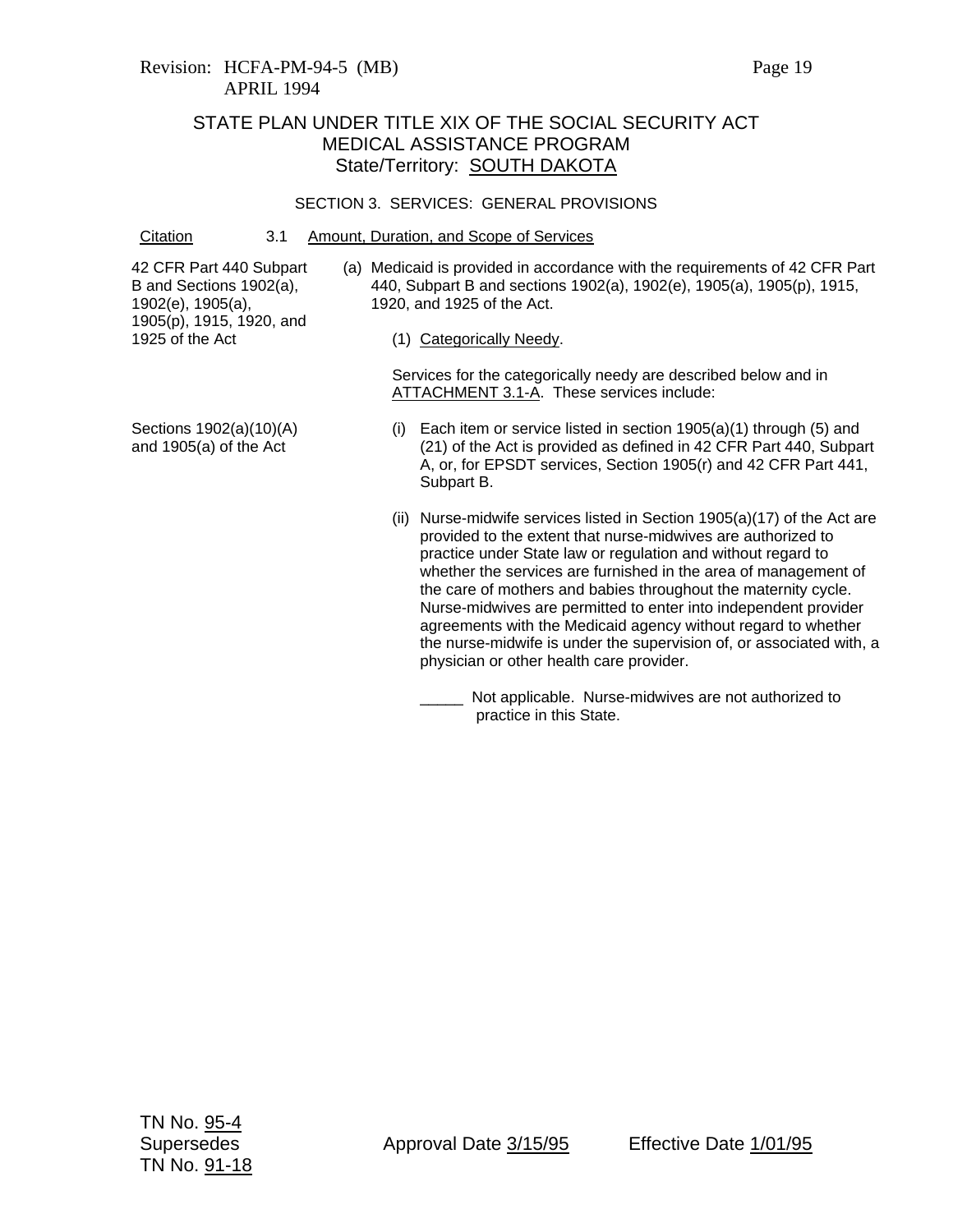## Revision: HCFA-PM-91-4 (BPD) Page 19a AUGUST 1991

## STATE PLAN UNDER TITLE XIX OF THE SOCIAL SECURITY ACT MEDICAL ASSISTANCE PROGRAM State/Territory: **SOUTH DAKOTA**

### SECTION 3. SERVICES: GENERAL PROVISIONS

- Citation 3.1 Amount, Duration, and Scope of Services (continued)
	- (a) (1), continued

Section 1902(e)(5) of the Act

- (iii) Pregnancy-related, including family planning services, and postpartum services for a 60-day period (beginning on the day pregnancy ends) and any remaining days in the month in which the  $60<sup>th</sup>$  day falls are provided to women who, while pregnant, were eligible for, applied for, and received medical assistance on the day the pregnancy ends.
- **X** (iv) Services for medical conditions that may complicate the pregnancy (other than pregnancy-related or postpartum services) are provided to pregnant women.

Section 1902(a)(10), clause (VII) in the matter following (F) of the Act

(v) Services related to pregnancy (including prenatal, delivery, postpartum, and family planning services) and to other conditions that may complicate pregnancy are the same services provided to poverty level pregnant women eligible under the provision of sections 1902(a)(10)(A)(i)(IV) and 1902(a)(10)(A)(ii)(IX) of the Act.

TN No. 91-18 TN No. 90-20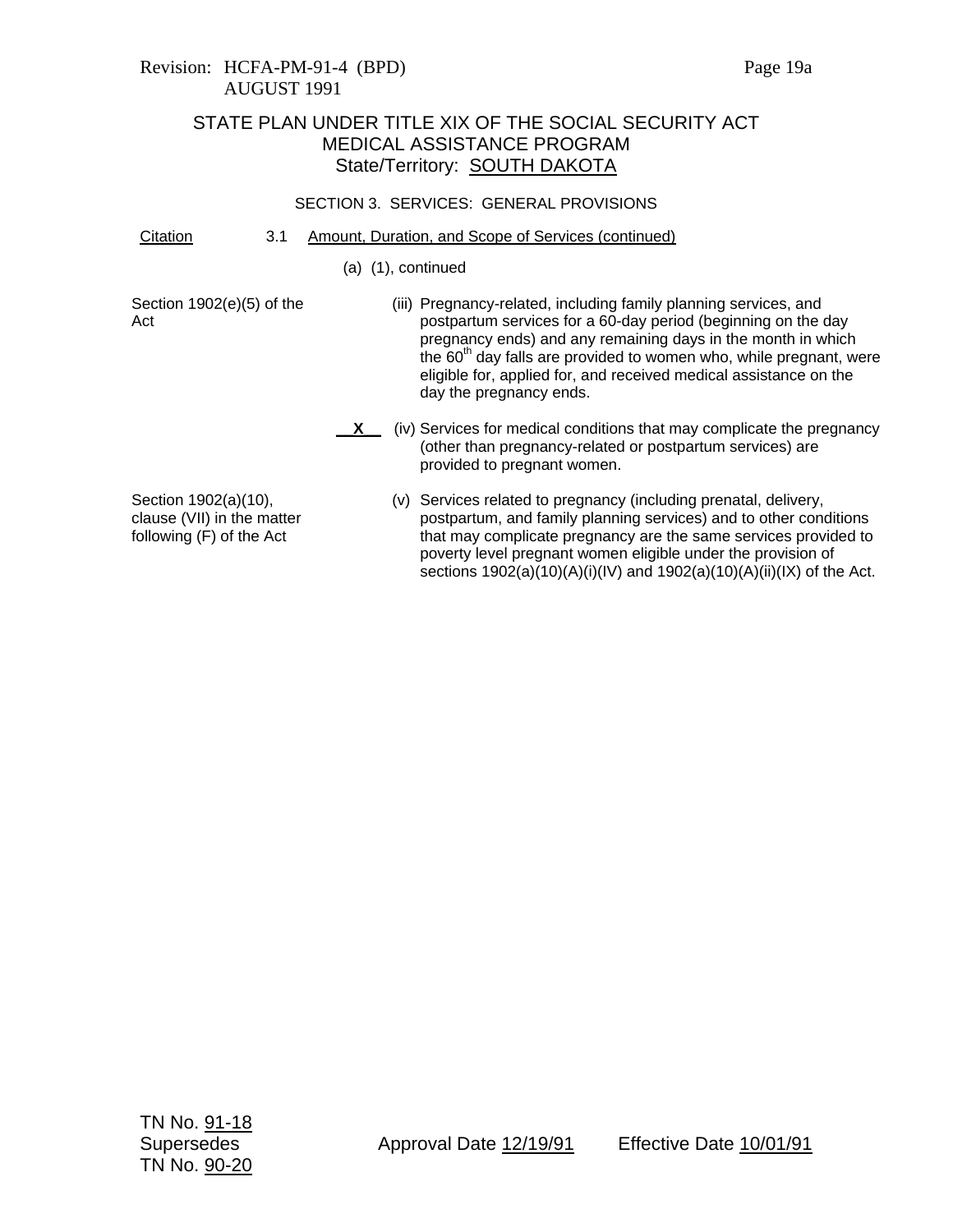#### SECTION 3. SERVICES: GENERAL PROVISIONS

| Citation                                    | 3.1 |  | Amount, Duration, and Scope of Services (continued)                                                                                                                                                                                                                                                                                                                    |
|---------------------------------------------|-----|--|------------------------------------------------------------------------------------------------------------------------------------------------------------------------------------------------------------------------------------------------------------------------------------------------------------------------------------------------------------------------|
|                                             |     |  | $(a)$ $(1)$ , continued                                                                                                                                                                                                                                                                                                                                                |
| Section 1902(a)(10)(D) of<br>the Act        |     |  | (vi) Home health services are provided to individuals entitled to<br>nursing facility services as indicated in item 3.1(b) of this plan.                                                                                                                                                                                                                               |
| Section 1902(e)(7) of the<br>Act            |     |  | (vii) Inpatient services that are being furnished to infants and children<br>described in Section 1902(1)(I)(B) through (D), or Section<br>$1905(n)(2)$ of the Act on the date the infant or child attains the<br>maximum age for coverage under the approved State plan will<br>continue until the end of the stay for which the inpatient services<br>are furnished. |
| Section 1902(e)(9) of the<br>Act            |     |  | (viii) Respiratory care services are provided to ventilator dependent<br>individuals as indicated in item 3.1(h) of this plan.                                                                                                                                                                                                                                         |
| Sections 1902(a)(52) and<br>1925 of the Act |     |  | (ix) Services are provided to families eligible under Section 1925 of the<br>Act as indicated in item 3.5 of this plan.                                                                                                                                                                                                                                                |
| Sections 1905(a)(23) and<br>1929 of the Act |     |  | (x) Home and community care for functionally disabled elderly<br>individuals, as defined, described, and limited in SUPPLEMENT 2<br>TO ATTACHMENT 3.1-A and APPENDICES A-G TO<br>SUPPLEMENT 2 TO ATTACHMENT 3.1-A.                                                                                                                                                     |
|                                             |     |  | ATTACHMENT 3.1-A identifies the medical and remedial services provided to<br>والمتماثلة ومستناه التقسيم ومستنقصا والقامس والمتعاطف والمتناقص والمتعارض والمتماس والمتعاطفات                                                                                                                                                                                            |

the categorically needy, specifies all limitations on the amount, duration, and scope of those services, and lists the additional coverage (that is in excess of established service limits) for pregnancy-related services and services for conditions that may complicate the pregnancy.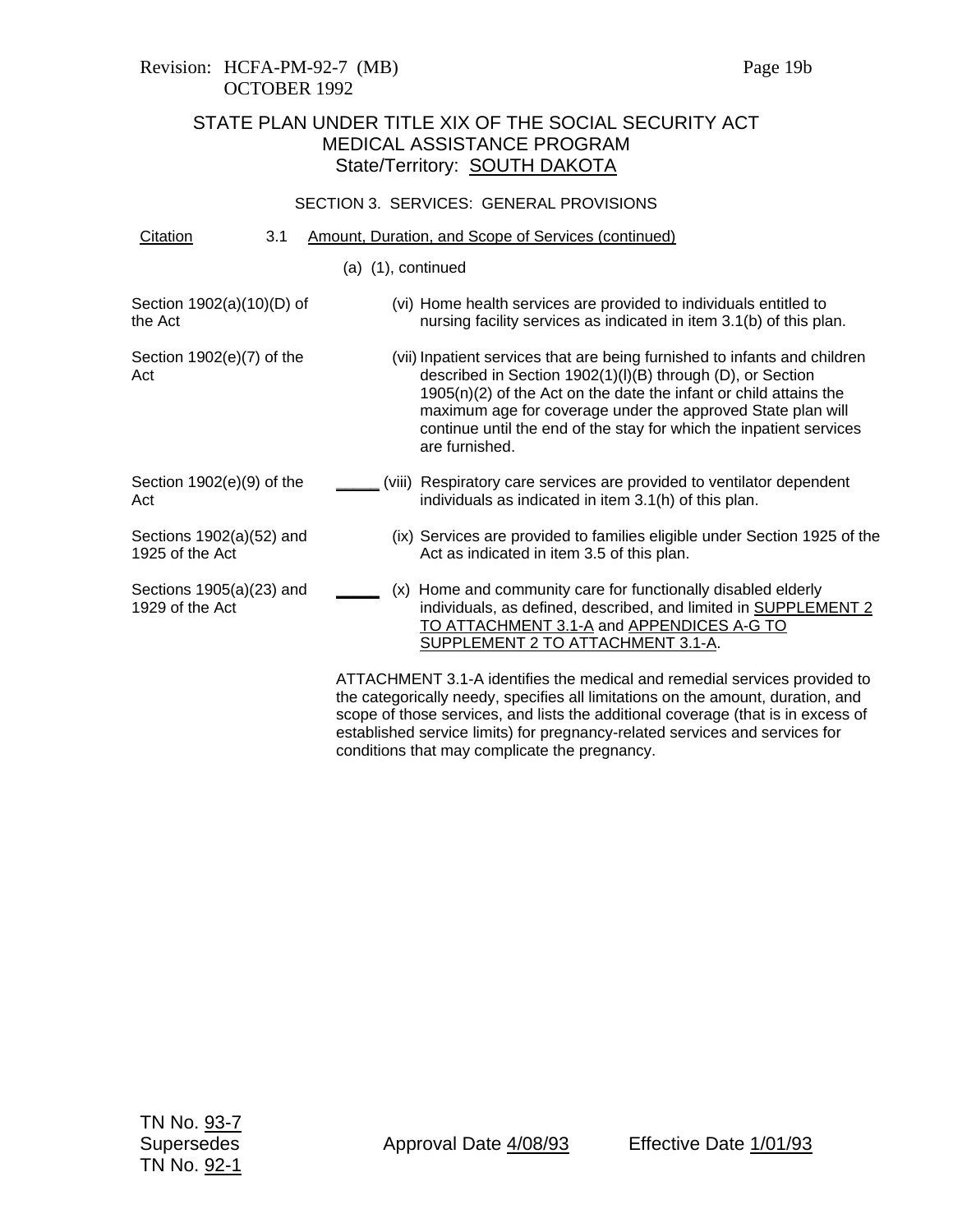## Revision: HCFA-PM-91-4 (BPD) Page 20 AUGUST 1991

# STATE PLAN UNDER TITLE XIX OF THE SOCIAL SECURITY ACT MEDICAL ASSISTANCE PROGRAM State/Territory: SOUTH DAKOTA

### SECTION 3. SERVICES: GENERAL PROVISIONS

| Citation                                                        | 3.1 |     |     | Amount, Duration, and Scope of Services (continued)                                                                                                                                                                                                                                                                                                                                                                                                                                                                                          |
|-----------------------------------------------------------------|-----|-----|-----|----------------------------------------------------------------------------------------------------------------------------------------------------------------------------------------------------------------------------------------------------------------------------------------------------------------------------------------------------------------------------------------------------------------------------------------------------------------------------------------------------------------------------------------------|
| 42 CFR Part 440,<br>Subpart B                                   |     | (a) | (2) | Medically Needy.<br>This State plan covers the medically needy. The services<br>described below and in <b>ATTACHMENT 3.1-B</b> are provided.<br>Services for the medically needy include:                                                                                                                                                                                                                                                                                                                                                    |
| 42 CFR 440.220 and<br>Section 1902(a)(10)(C)<br>(iv) of the Act |     | (i) |     | If services in an institution for mental diseases (42 CFR 440.140)<br>and 440.160) or an intermediate care facility for the mentally<br>retarded (or both) are provided to any medically needy group, then<br>each medically needy group is provided either the services listed in<br>Section $1905(a)(1)$ through (5) and (17) of the Act, or seven of the<br>services listed in Section 1905(a)(1) through (20). The services<br>are provided as defined in 42 CFR Part 440, Subpart A and in<br>sections 1902, 1905, and 1915 of the Act. |
|                                                                 |     |     |     | Not applicable with respect to nurse-midwife services<br>under Section 1902(a)(17). Nurse-midwives are not<br>authorized to practice in this State.                                                                                                                                                                                                                                                                                                                                                                                          |
| Section $1902(e)(5)$ of the<br>Act                              |     |     |     | (ii) Prenatal care and delivery services for pregnant women.                                                                                                                                                                                                                                                                                                                                                                                                                                                                                 |

Supersedes **Approval Date 2/26/92** Effective Date 1/01/92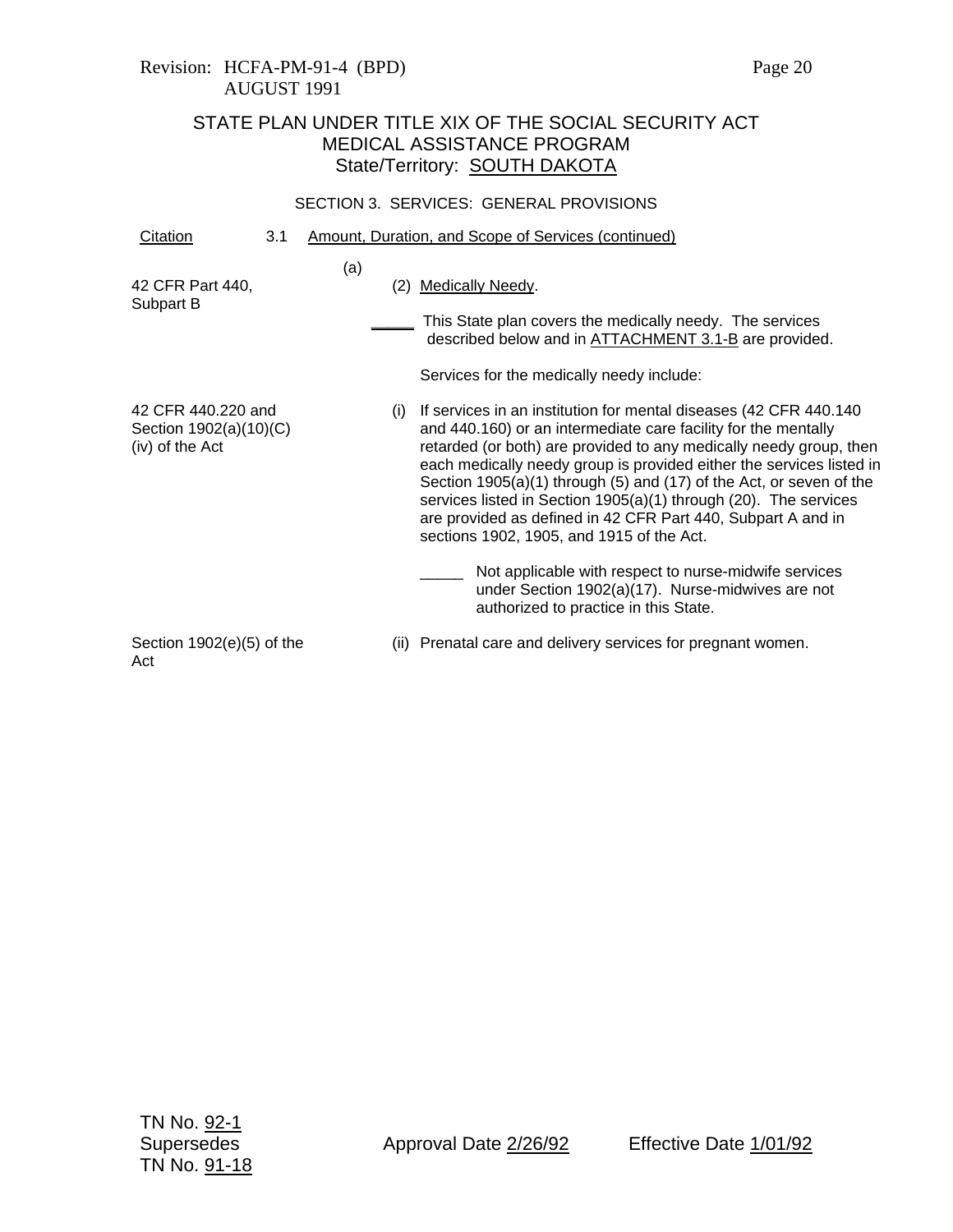## Revision: HCFA-PM-91-4 (BPD) Page 20a AUGUST 1991

# STATE PLAN UNDER TITLE XIX OF THE SOCIAL SECURITY ACT MEDICAL ASSISTANCE PROGRAM State/Territory: **SOUTH DAKOTA**

### SECTION 3. SERVICES: GENERAL PROVISIONS

| Citation |  |  | Amount, Duration, and Scope of Services (continued) |  |
|----------|--|--|-----------------------------------------------------|--|
|          |  |  |                                                     |  |

(a) (2), continued

|                                                                                                              | (iii) Pregnancy-related, including family planning services, and<br>postpartum services for a 60-day period (beginning on the day the<br>pregnancy ends) and any remaining days in the month in which<br>the 60 <sup>th</sup> day falls are provided to women who, while pregnant, were<br>eligible for, applied for, and received medical assistance on the<br>day the pregnancy ends. |
|--------------------------------------------------------------------------------------------------------------|-----------------------------------------------------------------------------------------------------------------------------------------------------------------------------------------------------------------------------------------------------------------------------------------------------------------------------------------------------------------------------------------|
|                                                                                                              | (iv) Services for any other medical condition that may complicate the<br>pregnancy (other than pregnancy-related and postpartum services)<br>are provided to pregnant women.                                                                                                                                                                                                            |
|                                                                                                              | (v) Ambulatory services, as defined in ATTACHMENT 3.1-B, for<br>recipients under age 18 and recipients entitled to institutional<br>services.                                                                                                                                                                                                                                           |
|                                                                                                              | Not applicable with respect to recipients entitled to<br>institutional services; the plan does not cover those<br>services for the medically needy.                                                                                                                                                                                                                                     |
|                                                                                                              | (vi) Home health services to recipients entitled to nursing facility<br>services as indicated in item 3.1(b) of this plan.                                                                                                                                                                                                                                                              |
| 42 CFR 440.140,<br>440.150, 440.160<br>Subpart B, Sections<br>$1902(a)(10)(c)$ , and<br>1902(a)20 of the Act | (vii) Services in an institution for mental diseases for individuals over<br>age 65.                                                                                                                                                                                                                                                                                                    |
|                                                                                                              | (viii) Services in an intermediate care facility for the mentally retarded.                                                                                                                                                                                                                                                                                                             |
|                                                                                                              | (ix) Inpatient psychiatric services for individuals under age 21.                                                                                                                                                                                                                                                                                                                       |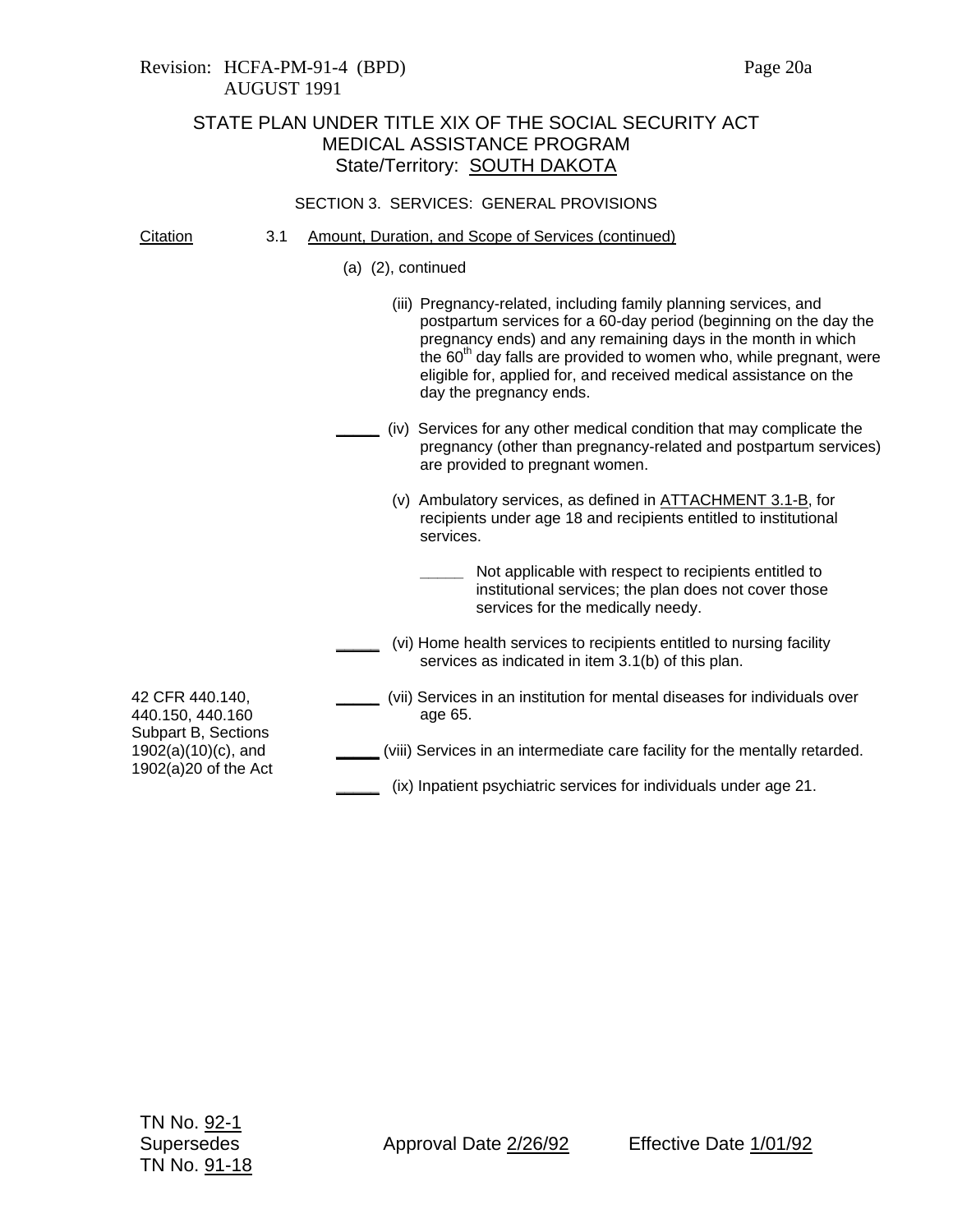### Revision: HCFA-PM-93-5 (MB) Page 20b MAY 1993

## STATE PLAN UNDER TITLE XIX OF THE SOCIAL SECURITY ACT MEDICAL ASSISTANCE PROGRAM State/Territory: **SOUTH DAKOTA**

### SECTION 3. SERVICES: GENERAL PROVISIONS

- Citation 3.1 Amount, Duration, and Scope of Services (continued)
	- (a) (2), continued
	- **\_\_\_\_\_** (x) Respiratory care services are provided to ventilator dependent individuals as indicated in item 3.1(h) of this plan.
	- **\_\_\_\_\_** (xi) Home and community care for functionally disabled elderly individuals as defined, described and limited in **SUPPLEMENT 2 to** ATTACHMENT 3.1-A and APPENDICES A-G to SUPPLEMENT 2 to ATTACHMENT 3.1-A.

ATTACHMENT 3.1-A identifies the services provided to each covered group of the medically needy; specifies all limitations on the amount, duration, and scope of those items; and specifies the ambulatory services provided under this plan and any limitations on them. It also lists the additional coverage (that is in excess of established service limits) for pregnancy-related services and services for conditions that may complicate the pregnancy.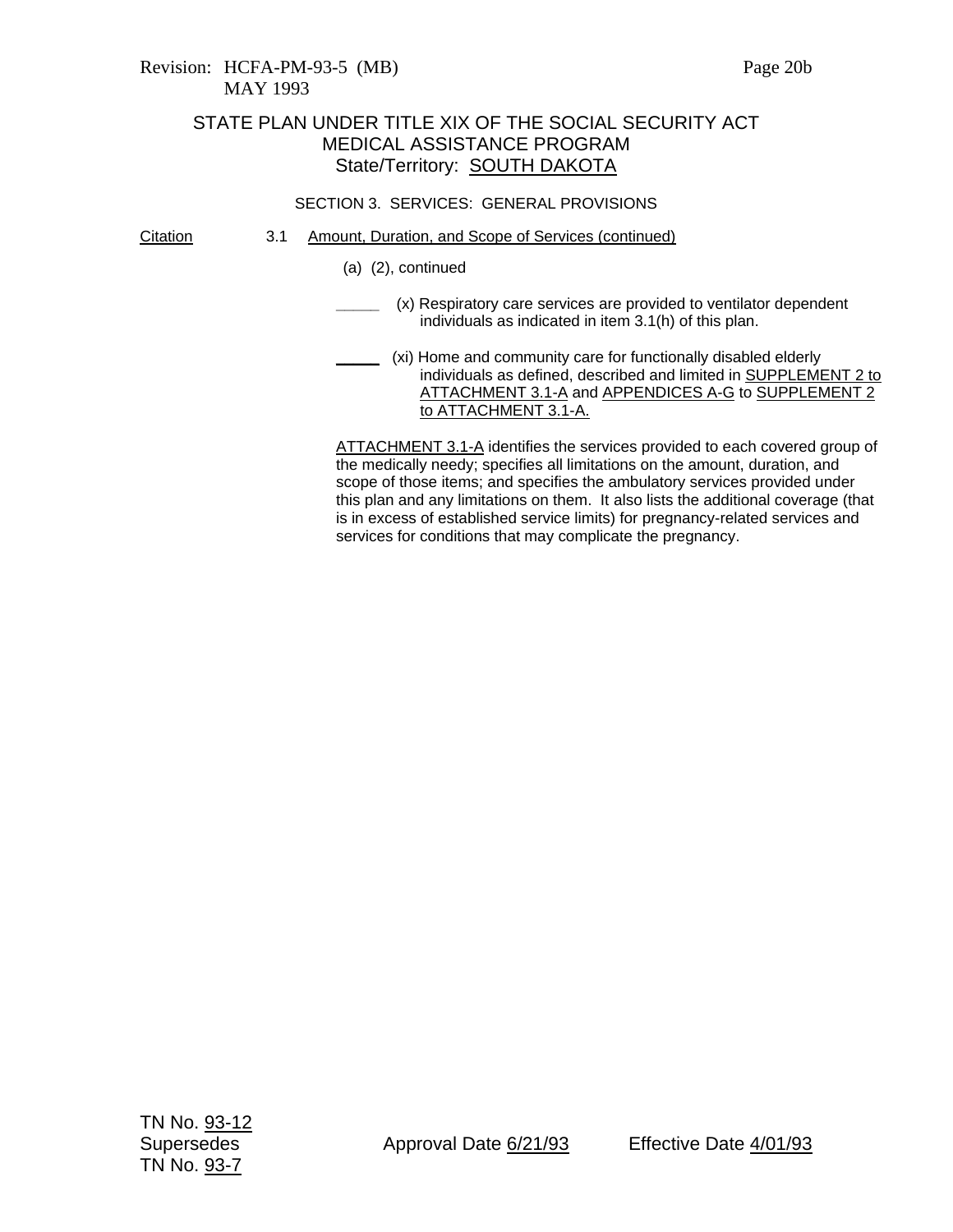### SECTION 3. SERVICES: GENERAL PROVISIONS

Citation 3.1 Amount, Duration, and Scope of Services (continued)

- (a)
- (3) Other Required Special Groups: Qualified Medicare Beneficiaries

Sections 1902(a)(10)(E) (i) and clause (VIII) of the matter following (F), and 1905(p)(3) of the Act

Sections 1902(a)(10)  $(E)(ii)$  and 1905(s) of the Act

Sections 1902(a)(10)(E) (iii) and 1905(P)(3)(A)(ii) of the Act

Sections 1902(a)(10)(E)  $(iv)(I), 1905(p)(3)(A)(ii),$ and 1933 of the Act

Sections 1902(a)(10)(E)  $(iv)(II), 1905(p)(3)(A)(iv)$ (II, and 1905(p)(3) of the Act

Section 1925 of the Act

Medicare cost sharing for qualified Medicare beneficiaries described in section 1905(p) of the Act is provided only as indicated in item 3.2 of this plan.

- (4) Other Required Special Groups:
- (i) Qualified Disabled and Working Individuals

Medicare Part A premiums for qualified disabled and working individuals described in Section 1902(a)(10)(E)(ii) of the Act are provided as indicated in item 3.2 of this plan.

(ii) Specified Low-Income Medicare Beneficiaries

Medicare Part B premiums for specified low-income Medicare beneficiaries described in Section 1902(a)(10)(E)(iii) of the Act are provided as indicated in item 3.2 of this plan.

(iii) Qualifying Individuals—1

Medicare Part B premiums for qualifying individuals described in Section 1902(a)(10)(E)(iv)(I) and subject to 1933 of the Act are provided as indicated in item 3.2 of this plan.

(iv) Qualifying Individuals—2

The portion of the amount of increase to the Medicare Part B premium attributable to the Home Health provisions for qualifying individuals described in 1902(A)(10)(E)(iv)(II) and subject to 1933 of the Act are provided as indicated in item 3.2 of this plan.

(5) Other Required Special Groups: Families Receiving Extended Medicaid Benefits

Extended Medicaid benefits for families described in Section 1925 of the Act are provided as indicated in item 3.5 of this plan.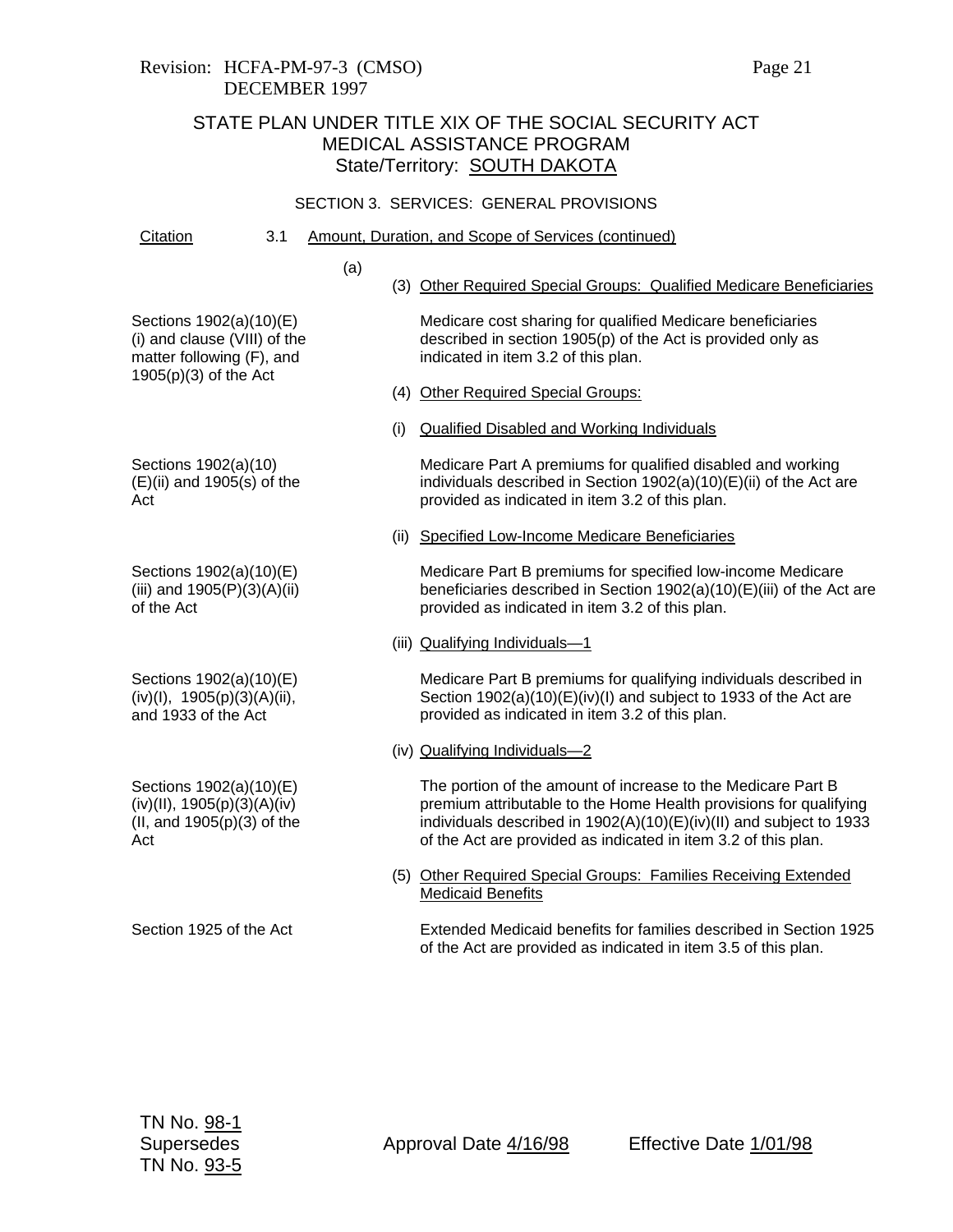#### SECTION 3. SERVICES: GENERAL PROVISIONS

Citation 3.1 Amount, Duration, and Scope of Services (continued)

(a)

(6) Limited Coverage for Certain Aliens

Section 245(h) of the Immigration and Nationality Act

- (i) Aliens granted lawful temporary resident status under Section 245A of the Immigration and Nationality Act who meet the financial and categorical eligibility requirements under the approved State Medicaid plan are provided the services under the plan if they
	- (A) Are aged, blind, or disabled individuals as defined in Section 1614(a)(1) of the Act;
	- (B) Are children under 18 years of age; or
	- (C) Are Cuban or Haitian entrants as defined in Section 501(e)(1) and (2)(A) of P.L. 96-422 in effect on April 1, 1983.
- (ii) Except for emergency services and pregnancy-related services, as defined in 42 CFR 447.53(b) aliens granted lawful temporary resident status under Section 245A of the Immigration and Nationality Act who are not identified in items 3.1(a)(6)(i)(A) through (C) above, and who meet the financial and categorical eligibility requirements under that approved State plan are provided services under the plan no earlier than five years from the date the alien is granted lawful temporary resident status.

Coverage does not include services related to organ transplant procedures.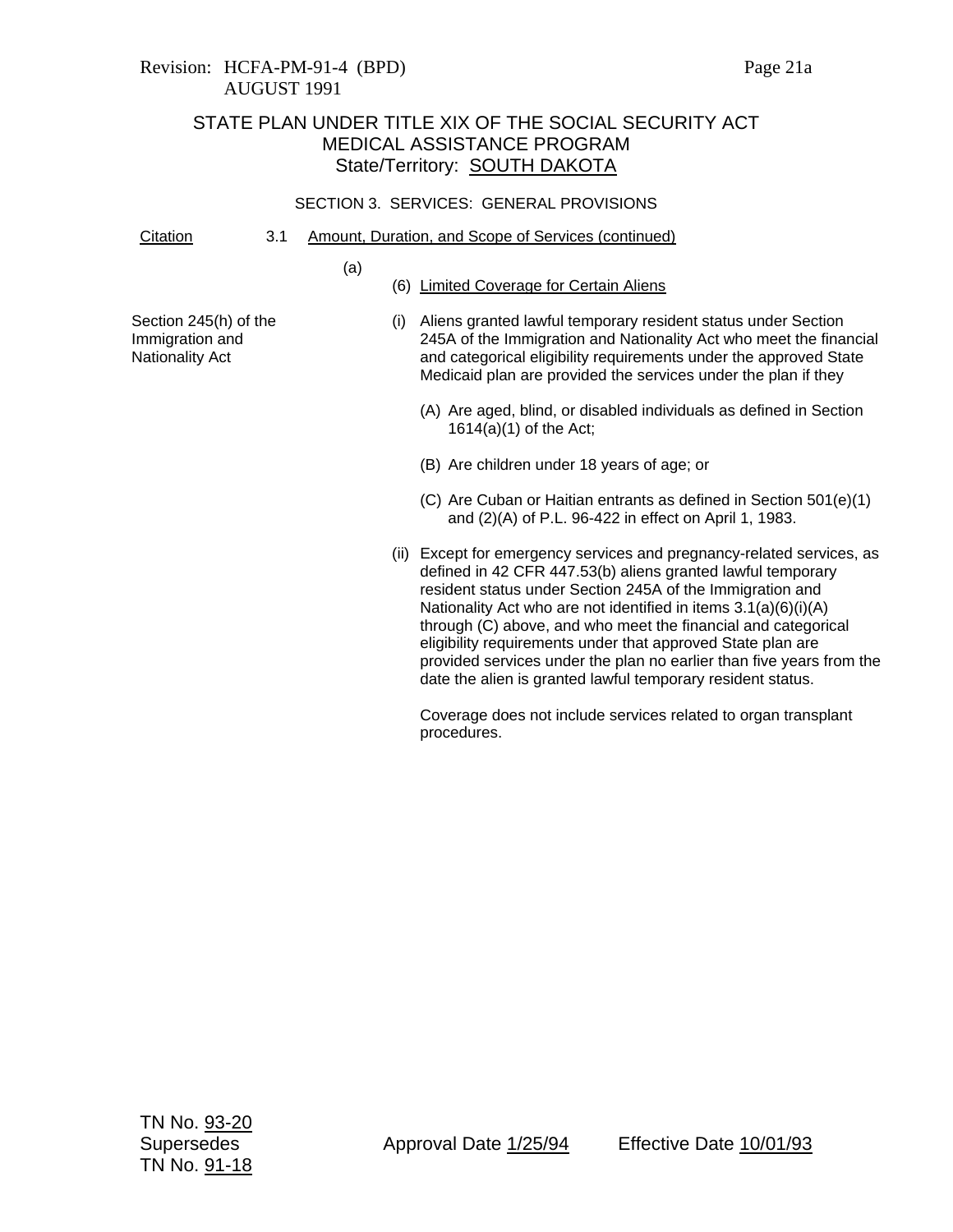| Citation                                                         | 3.1 |     |     | Amount, Duration, and Scope of Services (continued)                                                                                                                                                                                                                                                                                                                                                                                                                                                                 |
|------------------------------------------------------------------|-----|-----|-----|---------------------------------------------------------------------------------------------------------------------------------------------------------------------------------------------------------------------------------------------------------------------------------------------------------------------------------------------------------------------------------------------------------------------------------------------------------------------------------------------------------------------|
|                                                                  |     | (a) |     | (6) Limited Coverage for Certain Aliens, continued                                                                                                                                                                                                                                                                                                                                                                                                                                                                  |
| Sections 1902(a) and<br>$1903(v)$ of the Act                     |     |     |     | (iii) Aliens who are not lawfully admitted for permanent residence or<br>otherwise permanently residing in the United States under color of<br>law who meet the eligibility conditions under this plan, except for<br>the requirement for receipt of AFDC, SSI or a State supplementary<br>payment, are provided Medicaid only for care and services<br>necessary for the treatment of an emergency medical condition<br>(including emergency labor and delivery) as defined in Section<br>$1903(v)(3)$ of the Act. |
| Section $1905(a)(9)$ of the<br>Act                               |     |     | (7) | Homeless Individuals                                                                                                                                                                                                                                                                                                                                                                                                                                                                                                |
|                                                                  |     |     |     | Clinic services furnished to eligible individuals who do not reside in<br>a permanent dwelling or do not have a fixed home or mailing<br>address are provided without restrictions regarding the site at<br>which the services are furnished.                                                                                                                                                                                                                                                                       |
| Sections 1902(a)(47) and<br>1920 of the Act                      |     |     |     | (8) Presumptively Eligible Pregnant Women                                                                                                                                                                                                                                                                                                                                                                                                                                                                           |
|                                                                  |     |     |     | Ambulatory prenatal care for pregnant women is provided during a<br>presumptive eligibility period if the care is furnished by a provider<br>that is eligible for payment under the State plan.                                                                                                                                                                                                                                                                                                                     |
| 42 CFR 441.55, 50 FR                                             |     |     |     | (9) EPSDT Services                                                                                                                                                                                                                                                                                                                                                                                                                                                                                                  |
| 43654, and Sections<br>1902(a) (4)(B) and 1905<br>(r) of the Act |     |     |     | The Medicaid agency meets the requirements of sections<br>$1902(a)(43)$ , $1905(a)(4)(B)$ , and $1905(r)$ of the Act with respect to<br>early and periodic screening, diagnostic, and treatment (EPSDT)<br>services.                                                                                                                                                                                                                                                                                                |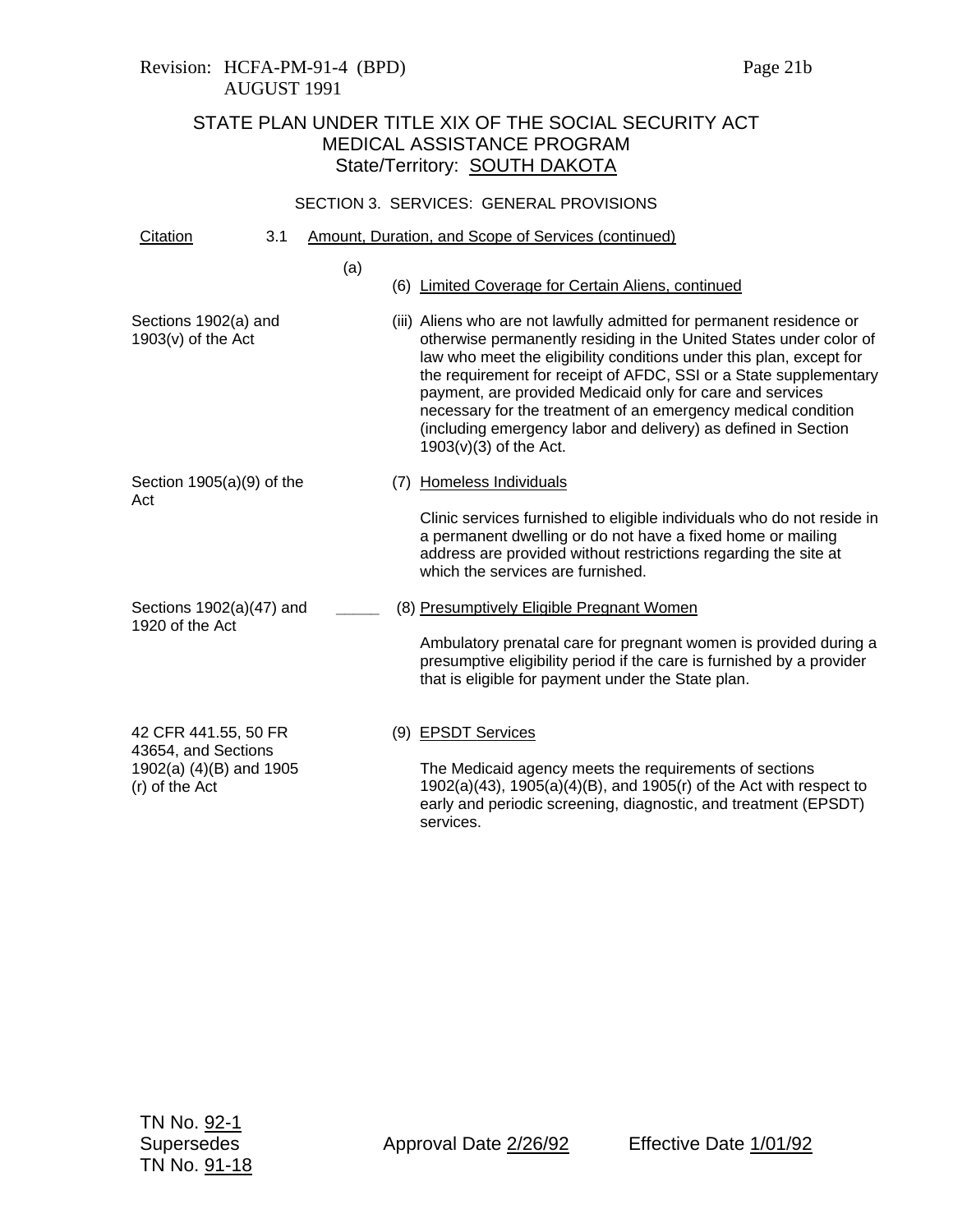## Revision: HCFA-PM-91-4 (BPD) Page 22 AUGUST 1991

# STATE PLAN UNDER TITLE XIX OF THE SOCIAL SECURITY ACT MEDICAL ASSISTANCE PROGRAM State/Territory: **SOUTH DAKOTA**

| Citation                                                                                             | 3.1 |     |                                                                                                                                                                                                                     | Amount, Duration, and Scope of Services (continued)                                                                                                                                    |
|------------------------------------------------------------------------------------------------------|-----|-----|---------------------------------------------------------------------------------------------------------------------------------------------------------------------------------------------------------------------|----------------------------------------------------------------------------------------------------------------------------------------------------------------------------------------|
| 42 CFR 441.60                                                                                        |     | (a) |                                                                                                                                                                                                                     | (9) EPSDT Services, continued                                                                                                                                                          |
|                                                                                                      |     |     |                                                                                                                                                                                                                     | The Medicaid agency has in effect agreements with continuing<br>care providers. Described below are the methods employed to<br>assure the providers' compliance with their agreements. |
| 42 CFR 440.240 and<br>440.250                                                                        |     |     |                                                                                                                                                                                                                     | (10) Comparability of Services                                                                                                                                                         |
| Section 1902(a) and<br>1902(a)(10), 1902(a)(52),<br>1903(v), 1915(g), and<br>$1925(b)(4)$ of the Act |     |     | Except for those items or services for which sections 1902(a),<br>1902(a)(10), 1903(v), 1915 and 1925 of the Act, 42 CFR 440.250,<br>and section 245A of the Immigration and Nationality Act, permit<br>exceptions: |                                                                                                                                                                                        |
|                                                                                                      |     |     | (i)                                                                                                                                                                                                                 | Services made available to the categorically needy are equal in<br>amount, duration, and scope for each categorically needy person.                                                    |
|                                                                                                      |     |     | (ii)                                                                                                                                                                                                                | The amount, duration, and scope of services made available to the<br>categorically needy are equal to or greater than those made<br>available to the medically needy.                  |
|                                                                                                      |     |     |                                                                                                                                                                                                                     | (iii) Services made available to the medically needy are equal in<br>amount, duration, and scope for each person in a medically needy<br>coverage group.                               |
|                                                                                                      |     |     |                                                                                                                                                                                                                     | (iv) Additional coverage for pregnancy-related services and services<br>for conditions that may complicate the pregnancy are equal for<br>categorically and medically needy.           |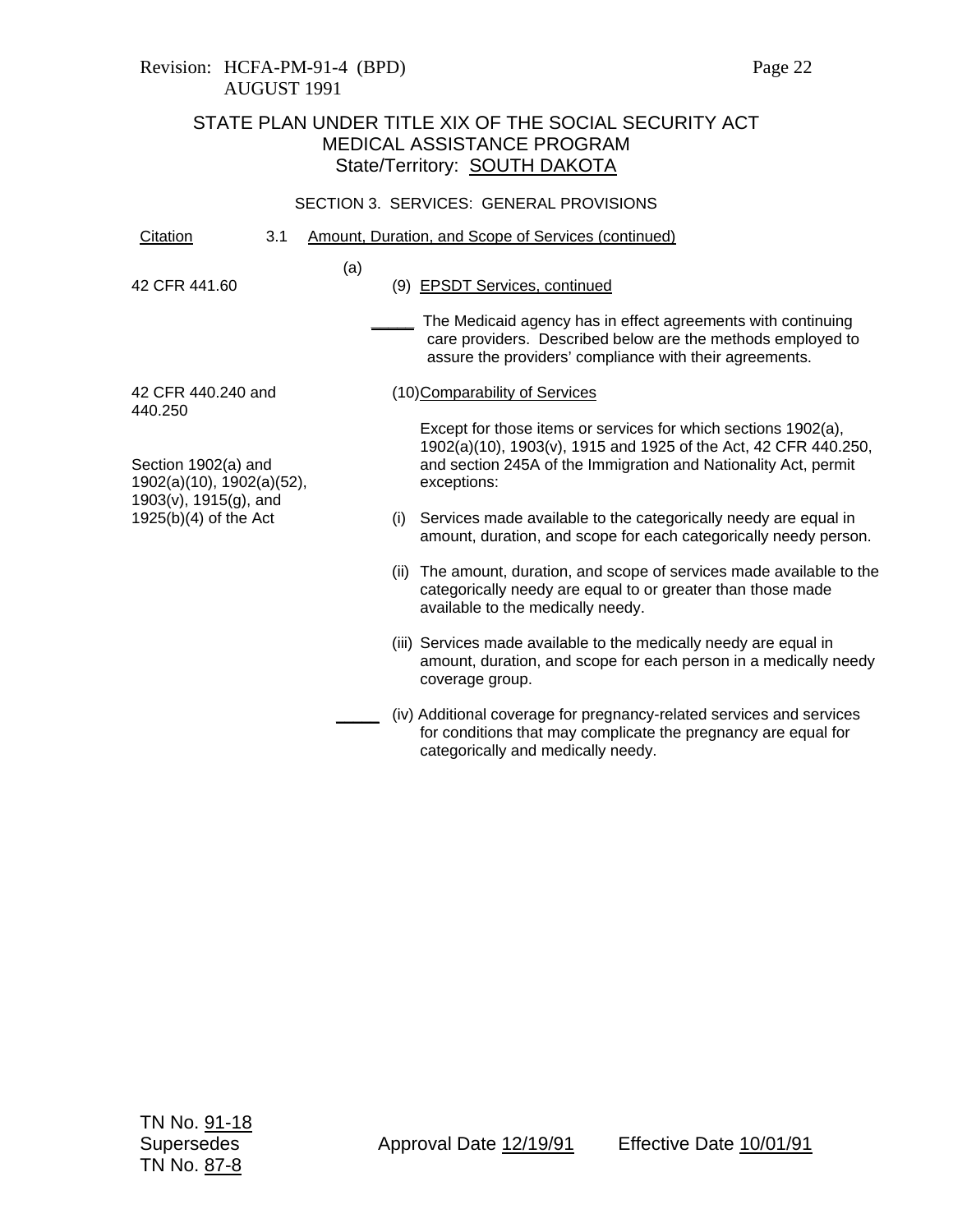| Citation                                      | 3.1 |    | Amount, Duration, and Scope of Services (continued)                                                            |
|-----------------------------------------------|-----|----|----------------------------------------------------------------------------------------------------------------|
| 42 CFR Part 440 Subpart<br>в<br>42 CFR 441.15 |     |    | (b) Home health services are provided in accordance with the requirements<br>of 42 CFR 441.15.                 |
| AT-78-90<br>AT-80-34                          |     |    | (1) Home health services are provided to all categorically needy<br>individuals 21 years of age or over.       |
|                                               |     |    | (2) Home health services are provided to all categorically needy<br>individuals under 21 years of age.         |
|                                               |     |    | <b>X___</b> Yes.                                                                                               |
|                                               |     |    | Not applicable. The State plan does not provide for skilled nursing<br>facility services for such individuals. |
|                                               |     |    | (3) Home health services are provided to the medically needy:                                                  |
|                                               |     |    | Yes, to all.                                                                                                   |
|                                               |     |    | Yes, to individuals age 21 or over, SNF services are provided.                                                 |
|                                               |     |    | Yes, to individuals under age 21, SNF services are provided.                                                   |
|                                               |     |    | No. SNF services are not provided.                                                                             |
|                                               |     | X. | Not applicable. The medically needy are not included under this<br>plan.                                       |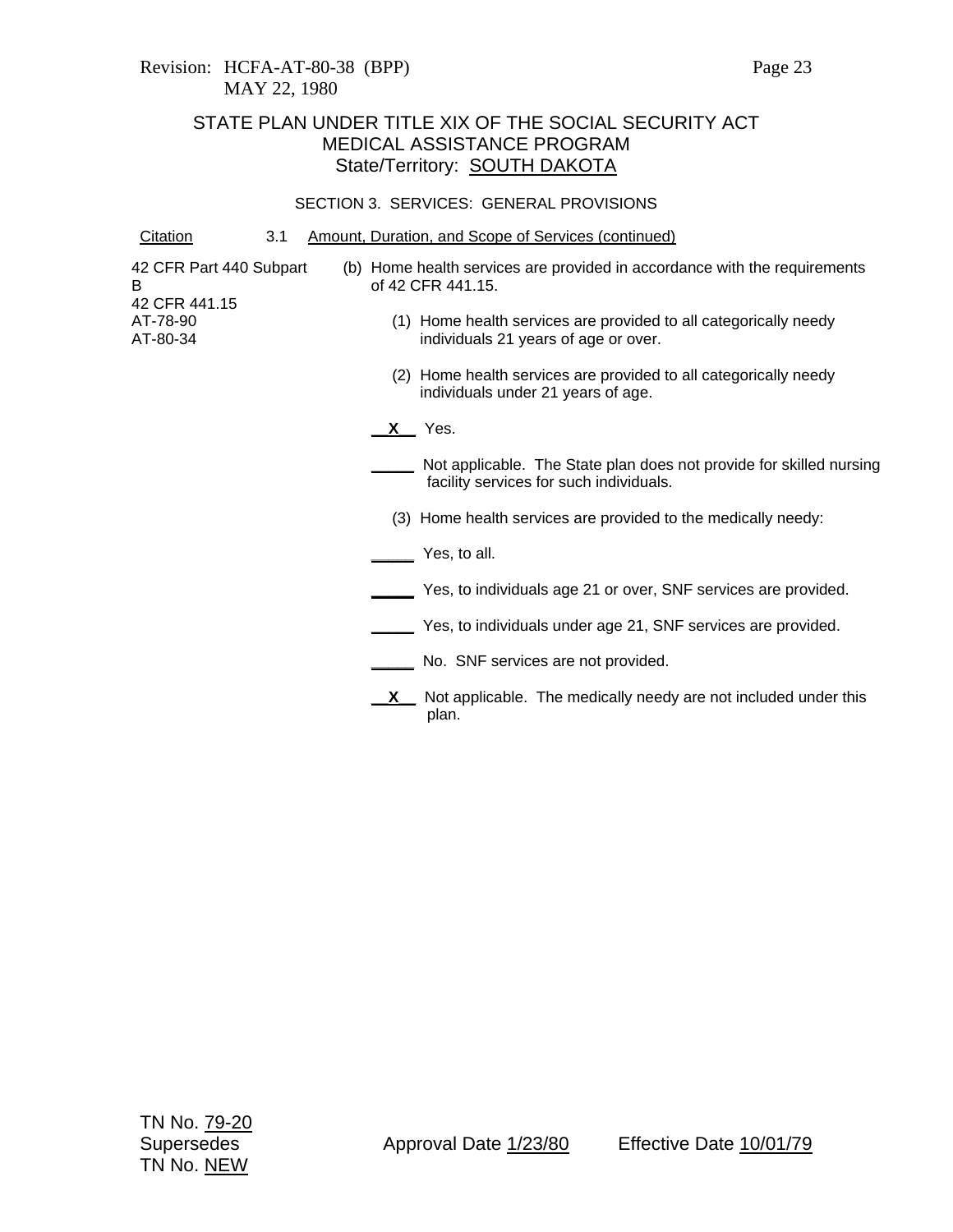| Citation      | 3.1 |                                                                                                                         | Amount, Duration, and Scope of Services (continued)                                                                                                                              |
|---------------|-----|-------------------------------------------------------------------------------------------------------------------------|----------------------------------------------------------------------------------------------------------------------------------------------------------------------------------|
| 42 CFR 431.53 |     | (C)<br>(1)                                                                                                              | Assurance of Transportation                                                                                                                                                      |
|               |     |                                                                                                                         | Provision is made for assuring necessary transportation of recipients<br>to and from providers. Methods used to assure such transportation<br>are described in ATTACHMENT 3.1-D. |
| 42 CFR 483.10 |     | (C)                                                                                                                     | (2) Payment for Nursing Facility Services                                                                                                                                        |
|               |     | The State includes in nursing facility services at least the items and<br>services specified in 42 CFR 483.10(c)(8)(i). |                                                                                                                                                                                  |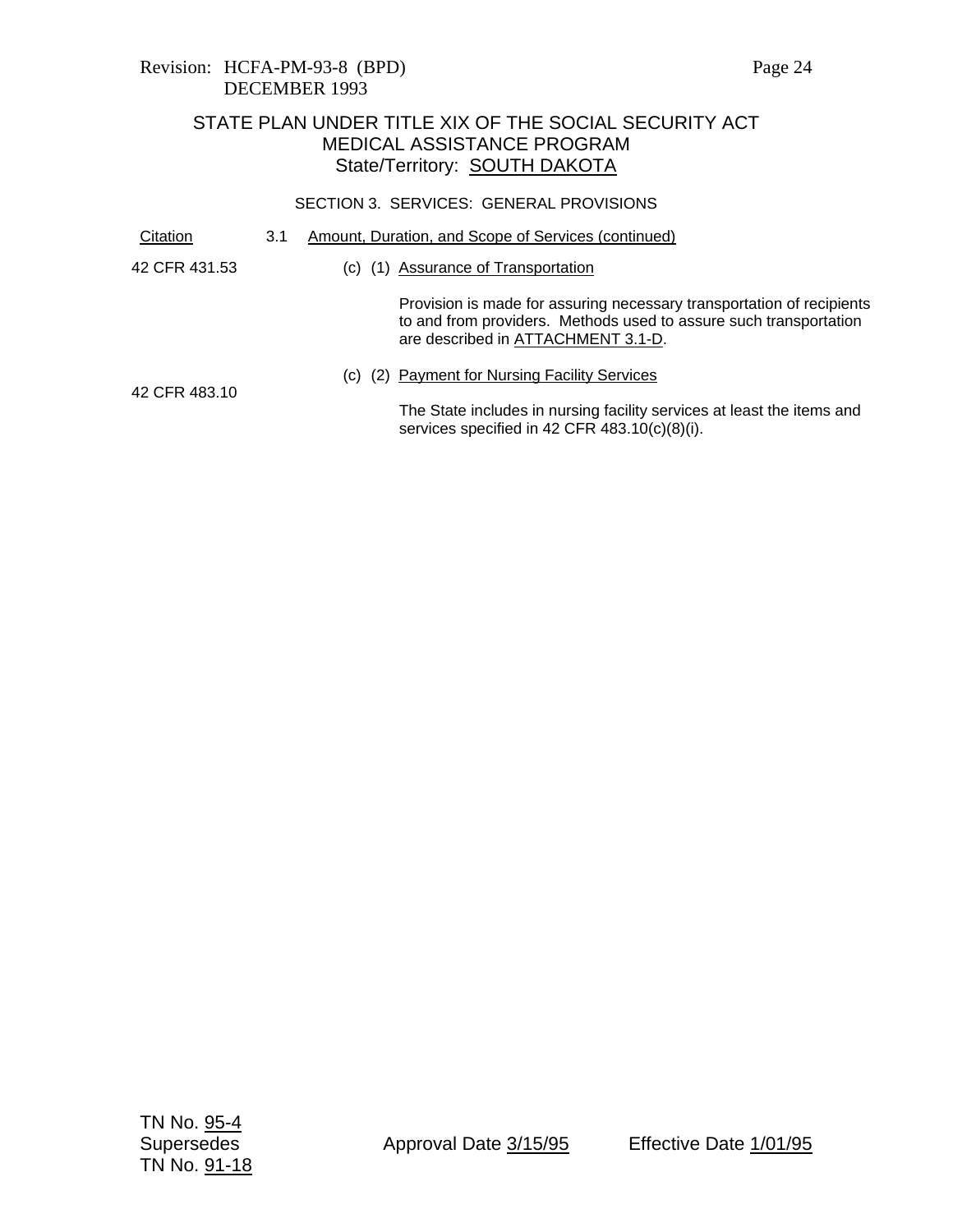#### SECTION 3. SERVICES: GENERAL PROVISIONS

Citation 3.1 Amount, Duration, and Scope of Services (continued)

42 CFR 440.260 AT-78-90

(d) Methods and Standards to Assure Quality of Services

The standards established and the methods used to assure high quality care are described in ATTACHMENT 3.1-C.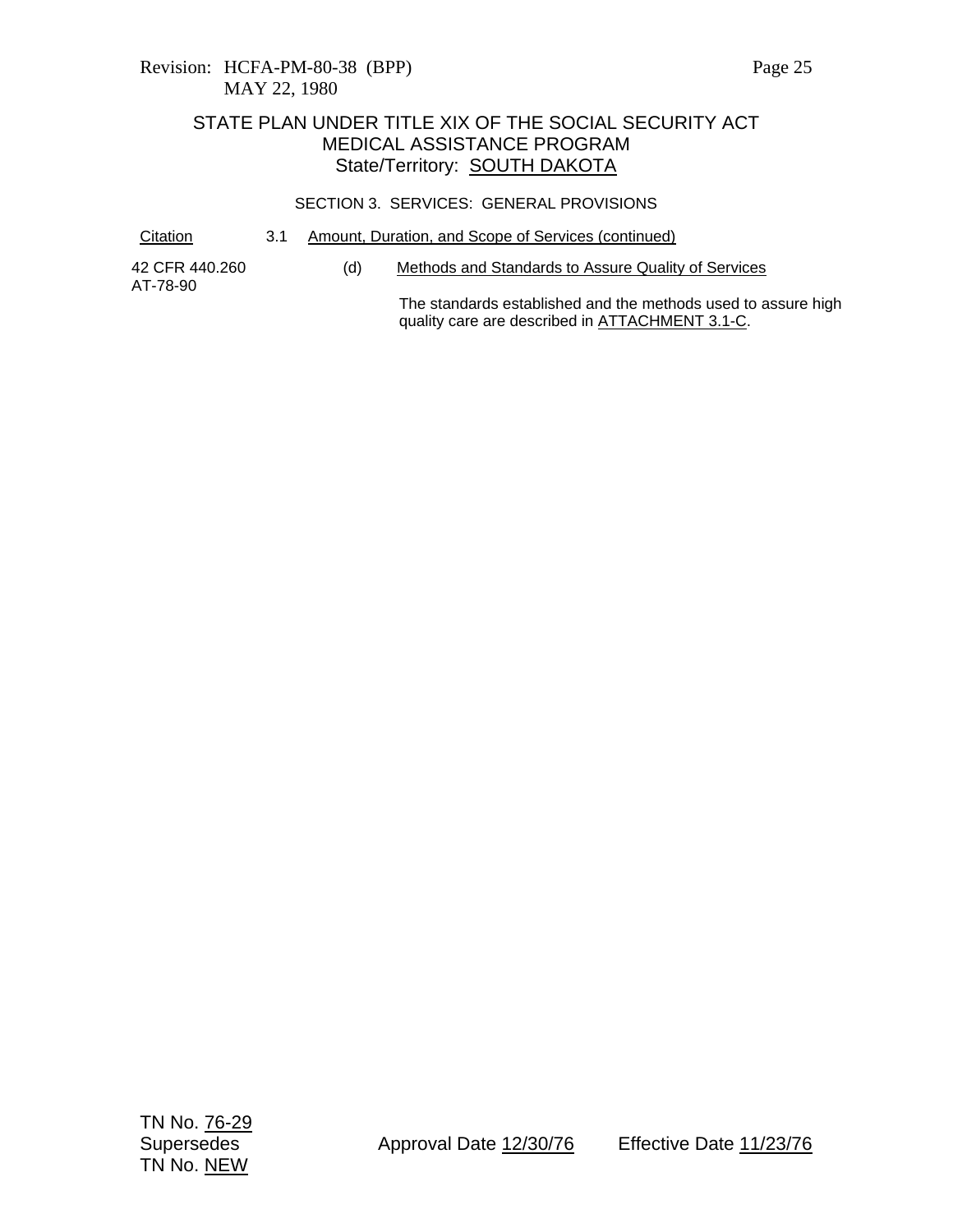### SECTION 3. SERVICES: GENERAL PROVISIONS

Citation 3.1 Amount, Duration, and Scope of Services (continued)

42 CFR 441.20 AT-78-90

(e) Family Planning Services

The requirements of 42 CFR 441.20 are met regarding freedom from coercion or pressure of mind or conscience, and freedom of choice of method to be used for family planning.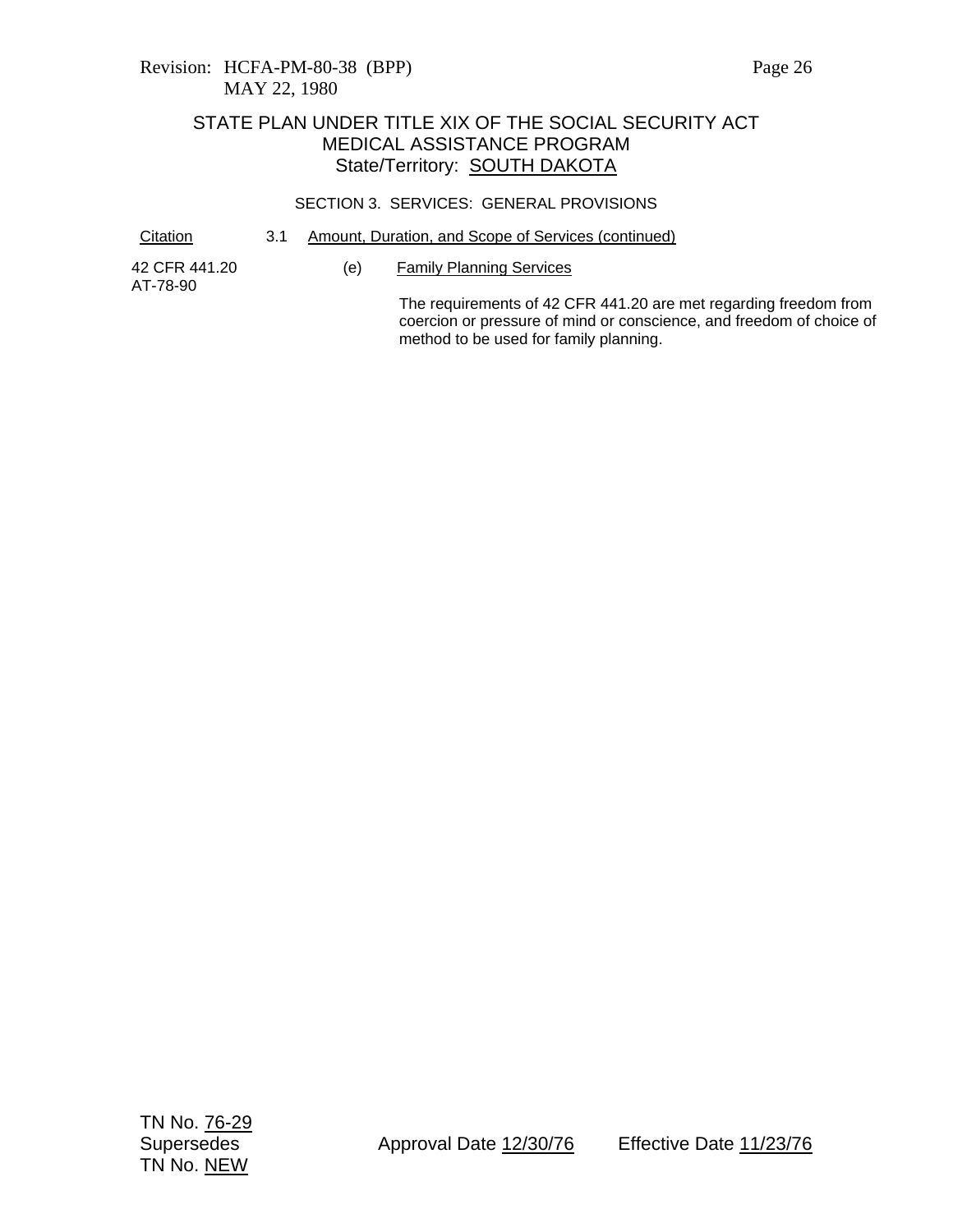### SECTION 3. SERVICES: GENERAL PROVISIONS

| Citation                                                          | 3.1 |     | Amount, Duration, and Scope of Services (continued)                                                                                                                                                                                                                                                                                                                                                     |
|-------------------------------------------------------------------|-----|-----|---------------------------------------------------------------------------------------------------------------------------------------------------------------------------------------------------------------------------------------------------------------------------------------------------------------------------------------------------------------------------------------------------------|
| 42 CFR 441.30<br>AT-79-90                                         |     | (f) | (1) Optometric Services<br>Optometric services (other than those provided under §§435.531<br>and 436.531) are not now but were previously provided under the<br>plan. Services of the type an optometrist is legally authorized to<br>perform are specifically included in the term "physicians' services"<br>under this plan and are reimbursed whether furnished by a<br>physician or an optometrist. |
|                                                                   |     |     | X Yes.<br>No. The conditions described in the first sentence apply but the<br>term "physicians' services" does not specifically include services<br>of the type an optometrist is legally authorized to perform.                                                                                                                                                                                        |
| Section $1903(i)(1)$ of the<br>Act, P.L. 99-272 (Section<br>9507) |     |     | Not applicable. The conditions in the first sentence do not apply.<br>(2) Organ Transplant Procedures<br>Organ transplant procedures are provided.                                                                                                                                                                                                                                                      |
|                                                                   |     |     | No.<br>$X$ Yes. Similarly situated individuals are treated alike and any<br>restriction on the facilities that may, or practitioners who may,<br>provide those procedures is consistent with the accessibility of<br>high quality care to individuals eligible for the procedures under                                                                                                                 |

this plan. Standards for the coverage of organ transplant procedures are described at ATTACHMENT 3.1-E.